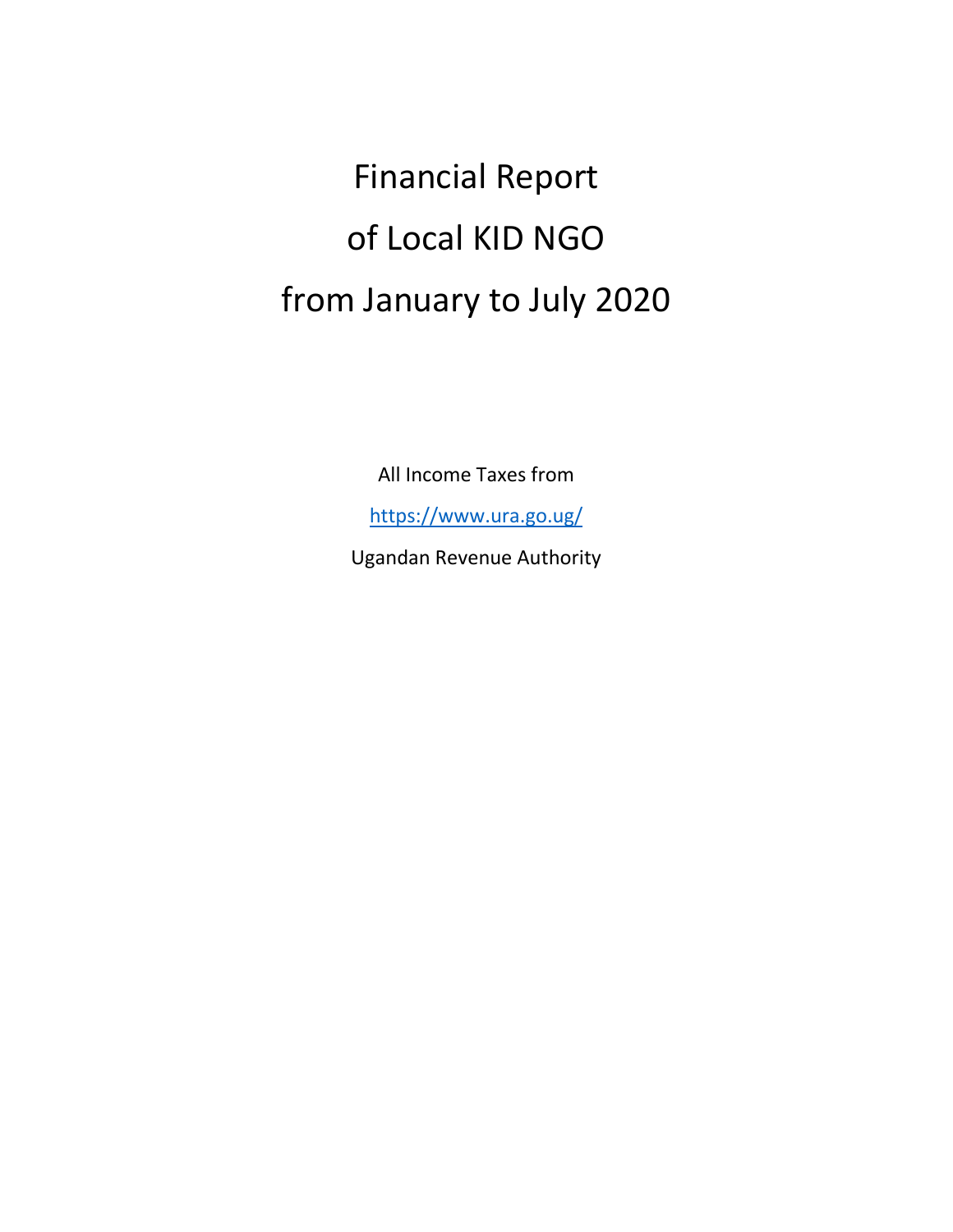| Date       | Withdraw | Deposits | <b>Bank</b>  | Exchange | Withdraw | Deposits | <b>Bank</b>    |
|------------|----------|----------|--------------|----------|----------|----------|----------------|
|            | DR Euro  | CR Euro  | Charges      | Rate     | DR UGX   | CR UGX   | Charges        |
|            |          |          | Euro         |          |          |          | <b>UGX</b>     |
| 02/01/2020 | 14.64    |          |              | 4,083.75 | 59.786   |          |                |
| 02/01/2020 |          |          | 5            | 4,083.75 |          |          | 20.418         |
| 02/01/2020 |          |          | 0.22         | 4,083.75 |          |          | 0.898          |
| 03/01/2020 |          | 30       |              | 4,083.75 |          | 122.512  |                |
| 06/01/2020 |          | 15       |              | 4,083.75 |          | 61.256   |                |
| 06/01/2020 |          | 410      |              | 4,083.75 |          | 1,674.34 |                |
| 08/01/2020 | 36.33    |          |              | 4,083.75 | 148.362  |          |                |
| 08/01/2020 |          |          | 5            | 4,083.75 |          |          | 20.418         |
| 08/01/2020 |          |          | 0.54         | 4,083.75 |          |          | 2.205          |
| 08/01/2020 | 232.51   |          |              | 4,083.75 | 949.512  |          |                |
| 08/01/2020 |          |          | 5            | 4,083.75 |          |          | 20.418         |
| 08/01/2020 |          |          | 3.49         | 4,083.75 |          |          | 14.252         |
| 08/01/2020 |          | 90       |              | 4,083.75 |          | 367.537  |                |
| 09/01/2020 | 124.39   |          |              | 4,083.75 | 507.977  |          |                |
| 09/01/2020 |          |          | 5            | 4,083.75 |          |          | 20.418         |
| 09/01/2020 |          |          | 1.87         | 4,083.75 |          |          | 7.636          |
| 09/01/2020 |          | 100      |              | 4,083.75 |          | 408.375  |                |
| 13/01/2020 | 113.07   |          |              | 4,083.75 | 461.463  |          |                |
| 13/01/2020 |          |          | 5            | 4,083.75 |          |          | 20.418         |
| 13/01/2020 |          |          | 1.7          | 4,083.75 |          |          | 6.942          |
| 13/01/2020 |          | 30       |              | 4,083.75 |          | 122.512  |                |
| 14/01/2020 | 44.21    |          |              | 4,083.75 | 180.542  |          |                |
| 14/01/2020 |          |          | 5            | 4,083.75 |          |          | 20.418         |
| 14/01/2020 |          |          | 0.66         | 4,083.75 |          |          | $\overline{3}$ |
| 16/01/2020 | 26.86    |          |              | 4,083.75 | 109.689  |          |                |
| 16/01/2020 |          |          | 5            | 4,083.75 |          |          | 20.418         |
| 16/01/2020 |          |          | 0.4          | 4,083.75 |          |          | 1.633          |
| 16/01/2020 |          | 50       |              | 4,083.75 |          | 204.187  |                |
| 16/01/2020 |          | 145      |              | 4,083.75 |          | 592.143  |                |
| 17/01/2020 | 39.17    |          |              | 4,083.75 | 159.96   |          |                |
| 17/01/2020 |          |          | 5            | 4,083.75 |          |          | 20.418         |
| 17/01/2020 |          |          | 0.59         | 4,083.75 |          |          | 2.409          |
| 20/01/2020 | 186.81   |          |              | 4,083.75 | 762.885  |          |                |
| 20/01/2020 |          |          | 5            | 4,083.75 |          |          | 20.418         |
| 20/01/2020 |          |          | 2.8          | 4,083.75 |          |          | 11.434         |
| 23/01/2020 | 14.77    |          |              | 4,083.75 | 60.316   |          |                |
| 23/01/2020 |          |          | 5            | 4,083.75 |          |          | 20.418         |
| 23/01/2020 |          |          | 0.22         | 4,083.75 |          |          | 0.898          |
| 28/01/2020 |          | 185      |              | 4,057.14 |          | 750.57   |                |
| 30/01/2020 | 138.66   |          |              | 4,057.14 | 559.885  |          |                |
| 30/01/2020 |          |          | 5            | 4,057.14 |          |          | 20.285         |
| 30/01/2020 |          |          | 2.06         | 4,057.14 |          |          | 8.357          |
| 31/01/2020 |          | 250      |              | 4,057.14 |          | 1,014.29 |                |
| 31/01/2020 |          |          | $\mathbf{1}$ | 4,057.14 |          |          | 4.057          |
| Total      | 971.42   | 1305     | 70.33        |          | 3960.377 | 5,317.71 | 288            |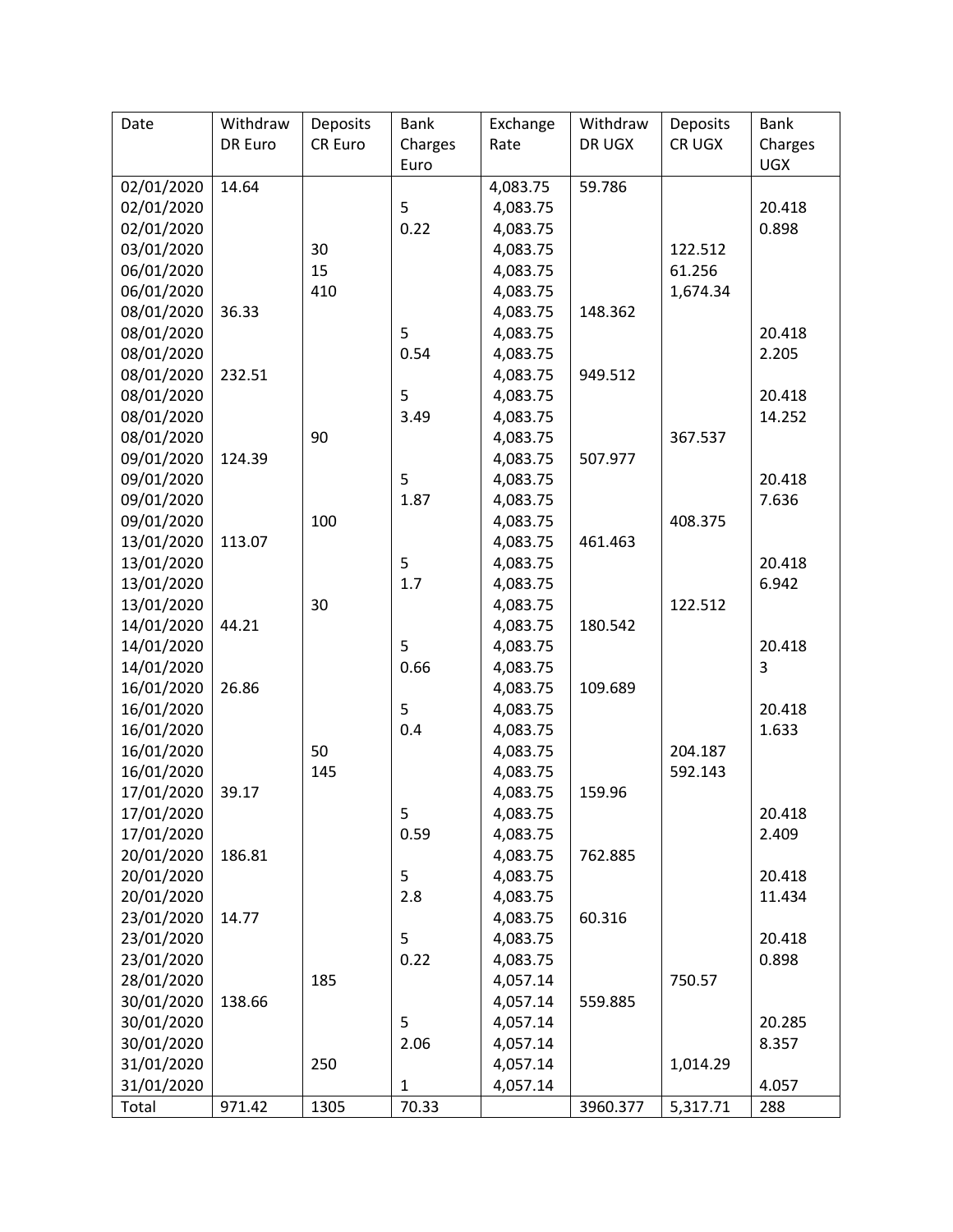| Date       | Withdraw | Deposits | <b>Bank</b> | Exchange | Withdraw | Deposits | <b>Bank</b> |
|------------|----------|----------|-------------|----------|----------|----------|-------------|
|            | DR Euro  | CR Euro  | charges     | Rate     | DR UGX   | CR UGX   | charges     |
|            |          |          | Euro        |          |          |          | <b>UGX</b>  |
| 04/02/2020 | 27.18    |          |             | 4,057.14 | 110.273  |          |             |
| 04/02/2020 |          |          | 5           | 4,057.14 |          |          | 20.285      |
| 04/02/2020 |          |          | 0.41        | 4,057.14 |          |          | 1.663       |
| 04/02/2020 | 27.18    |          |             | 4,057.14 | 110.273  |          |             |
| 04/02/2020 |          |          | 5           | 4,057.14 |          |          | 20.285      |
| 04/02/2020 |          |          | 0.41        | 4,057.14 |          |          | 1.663       |
| 04/02/2020 |          | 30       |             | 4,057.14 |          | 121.714  |             |
| 05/02/2020 |          | 15       |             | 4,057.14 |          | 60.857   |             |
| 06/02/2020 | 49.46    |          |             | 4,057.14 | 200.666  |          |             |
| 06/02/2020 |          |          | 5           | 4,057.14 |          |          | 20.285      |
| 06/02/2020 |          |          | 0.74        | 4,057.14 |          |          | 3.002       |
| 10/02/2020 | 97.07    |          |             | 4,057.14 | 393.826  |          |             |
| 10/02/2020 |          |          | 5           | 4,057.14 |          |          | 20.285      |
| 10/02/2020 |          |          | 1.46        | 4,057.14 |          |          | 5.923       |
| 10/02/2020 | 77.16    |          |             | 4,057.14 | 313.048  |          |             |
| 10/02/2020 |          |          | 5           | 4,057.14 |          |          | 20.285      |
| 10/02/2020 |          |          | 1.16        | 4,057.14 |          |          | 4.706       |
| 10/02/2020 | 14.93    |          |             | 4,057.14 | 60.573   |          |             |
| 10/02/2020 |          |          | 5           | 4,057.14 |          |          | 20.285      |
| 10/02/2020 |          |          | 0.22        | 4,057.14 |          |          | 0.892       |
| 11/02/2020 |          | 255      |             | 4,057.14 |          | 1,034.57 |             |
| 11/02/2020 |          | 75       |             | 4,057.14 |          | 304.385  |             |
| 12/02/2020 | 227.96   |          |             | 4,057.14 | 924.87   |          |             |
| 12/02/2020 |          |          | 5           | 4,057.14 |          |          | 20.285      |
| 12/02/2020 |          |          | 3.42        | 4,057.14 |          |          | 13.875      |
| 12/02/2020 |          | 30       |             | 4,057.14 |          | 121.714  |             |
| 13/02/2020 | 15.05    |          |             | 4,057.14 | 61.059   |          |             |
| 13/02/2020 |          |          | 5           | 4,057.14 |          |          | 20.285      |
| 13/02/2020 |          |          | 0.23        | 4,057.14 |          |          | 0.933       |
| 13/02/2020 | 65.21    |          |             | 4,057.14 | 264.566  |          |             |
| 13/02/2020 |          |          | 5           | 4,057.14 |          |          | 20.285      |
| 13/02/2020 |          |          | 0.98        | 4,057.14 |          |          | 3.975       |
| 13/02/2020 |          | 880      |             | 4,057.14 |          | 3,570.28 |             |
| 14/02/2020 | 15.11    |          |             | 4,057.14 | 61.303   |          |             |
| 14/02/2020 |          |          | 5           | 4,057.14 |          |          | 20.285      |
| 14/02/2020 |          |          | 0.23        | 4,057.14 |          |          | 0.933       |
| 17/02/2020 | 229.32   |          |             | 4,057.14 | 930.383  |          |             |
| 17/02/2020 |          |          | 5           | 4,057.14 |          |          | 20.285      |
| 17/02/2020 |          |          | 3.44        | 4,057.14 |          |          | 13.956      |
| 17/02/2020 | 229.32   |          |             | 4,057.14 | 930.383  |          |             |
| 17/02/2020 |          |          | 5           | 4,057.14 |          |          | 20.285      |
| 17/02/2020 |          |          | 3.44        | 4,057.14 |          |          | 13.956      |
| 17/02/2020 | 191.52   |          |             | 4,057.14 | 777.023  |          |             |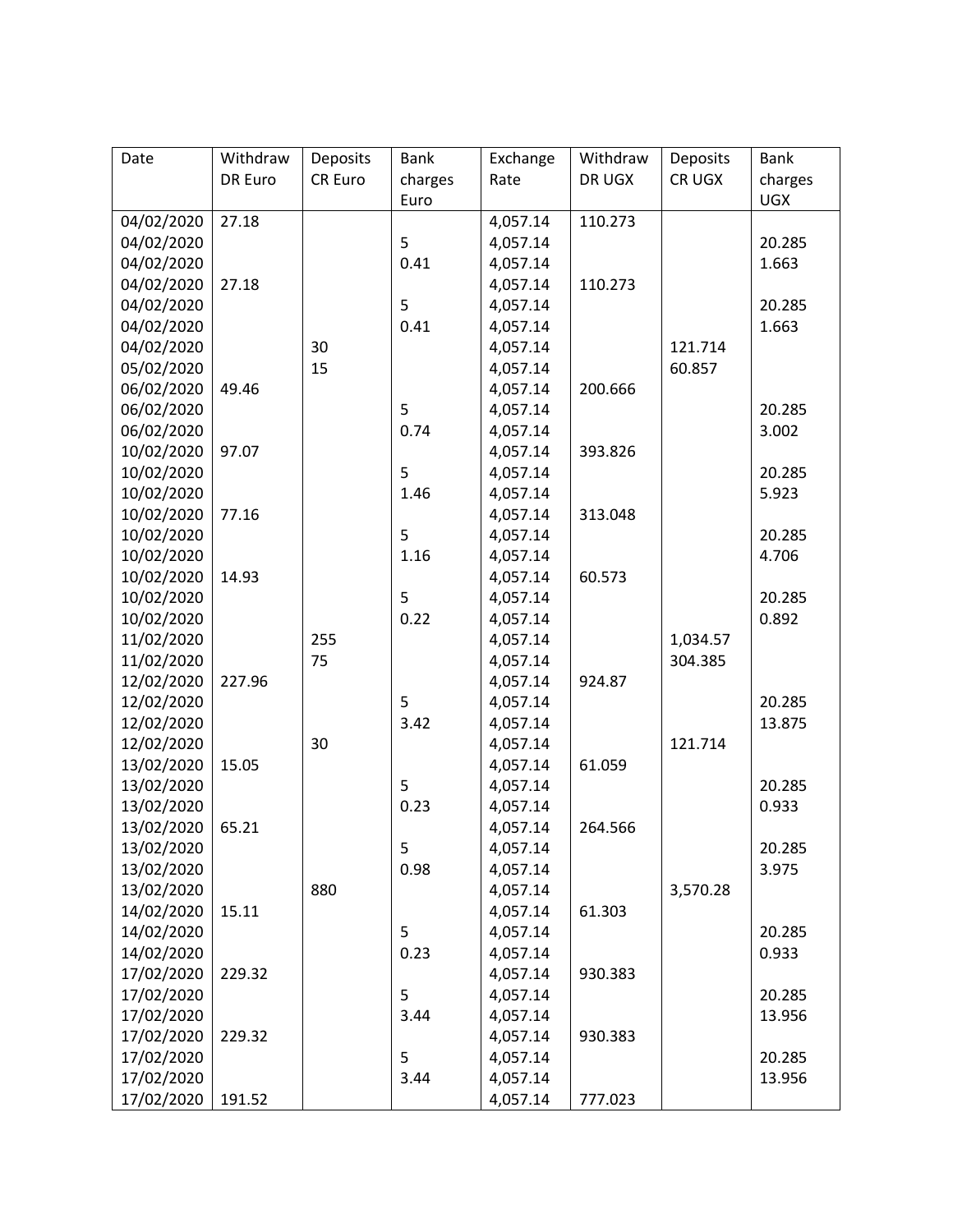| 17/02/2020 |        |      | 5     | 4,057.14 |          |          | 20.285  |
|------------|--------|------|-------|----------|----------|----------|---------|
| 17/02/2020 |        |      | 2.87  | 4,057.14 |          |          | 11.643  |
| 18/02/2020 | 40.34  |      |       | 4,057.14 | 163.665  |          |         |
| 18/02/2020 |        |      | 5     | 4,057.14 |          |          | 20.285  |
| 18/02/2020 |        |      | 0.61  | 4,057.14 |          |          | 2.474   |
| 20/02/2020 | 154.39 |      |       | 4,057.14 | 626.381  |          |         |
| 20/02/2020 |        |      | 5     | 4,057.14 |          |          | 20.285  |
| 20/02/2020 |        |      | 2.32  | 4,057.14 |          |          | 9.412   |
| 27/02/2020 |        | 50   |       | 3,985.49 |          | 199.274  |         |
| 28/02/2020 |        |      | 1     | 3,985.49 |          |          | 3.985   |
| Total      | 1461.2 | 1335 | 95.07 |          | 5,867.71 | 5,412.80 | 394.264 |
|            |        |      |       |          |          |          |         |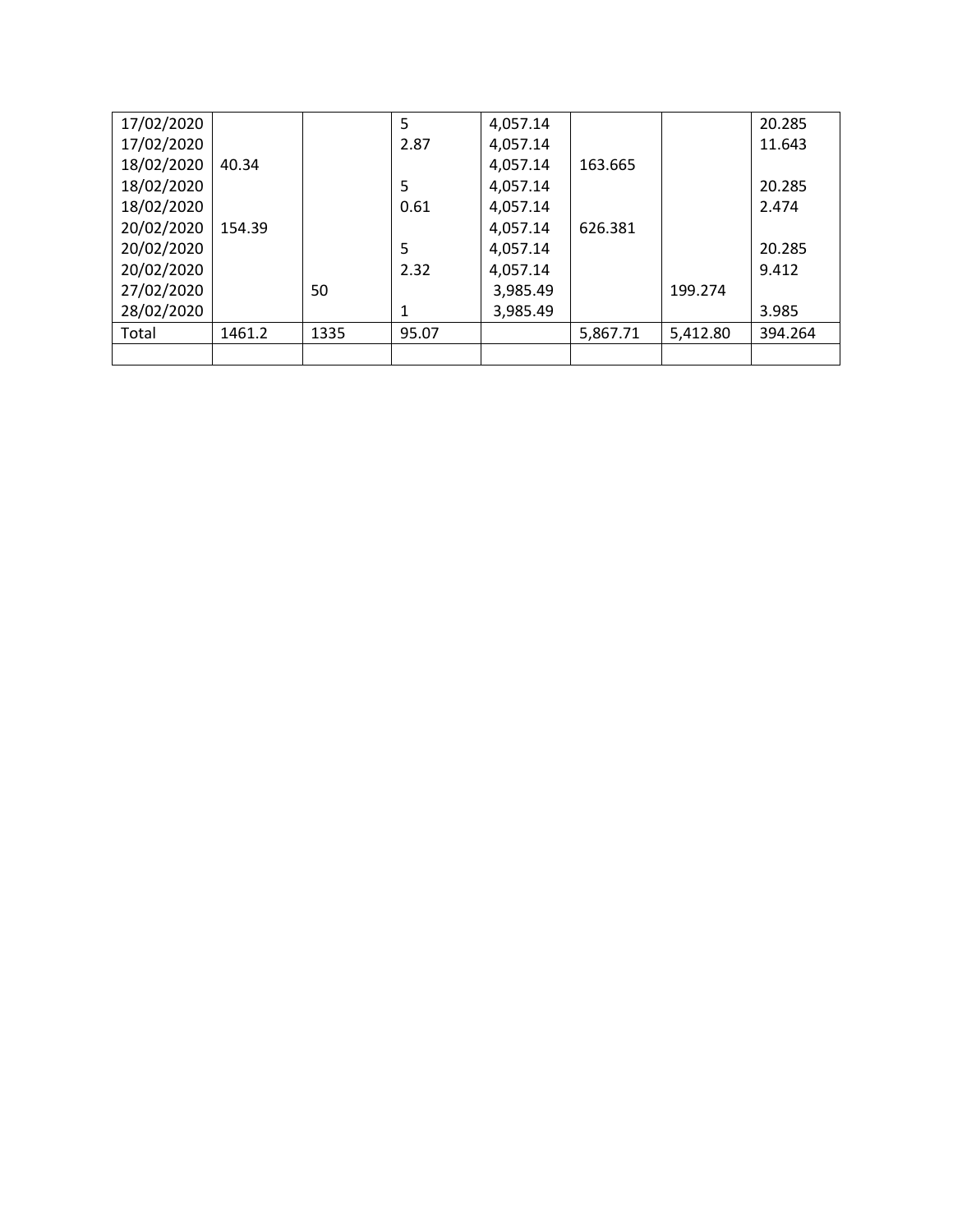| Date       | Withdraw | Deposits | <b>Bank</b>  | Exchange | Withdraw | Deposits | <b>Bank</b> |
|------------|----------|----------|--------------|----------|----------|----------|-------------|
|            | DR Euro  | CR Euro  | charges      | Rate     | DR UGX   | CR UGX   | charges     |
| 02/03/2020 | 39.42    |          |              | 3,985.49 | 157.108  |          |             |
| 02/03/2020 |          |          | 5            | 3,985.49 |          |          | 19.927      |
| 02/03/2020 |          |          | 0.59         | 3,985.49 |          |          | 2.351       |
| 02/03/2020 | 14.78    |          |              | 3,985.49 | 58.905   |          |             |
| 02/03/2020 |          |          | 5            | 3,985.49 |          |          | 19.927      |
| 02/03/2020 |          |          | 0.22         | 3,985.49 |          |          | 0.876       |
| 03/03/2020 |          | 30       |              | 3,985.49 |          | 119.564  |             |
| 04/03/2020 |          | 15       |              | 3,985.49 |          | 59.782   |             |
| 09/03/2020 | 38.66    |          |              | 3,985.49 | 154.079  |          |             |
| 09/03/2020 |          |          | 5            | 3,985.49 |          |          | 19.927      |
| 09/03/2020 |          |          | 0.58         | 3,985.49 |          |          | 2.311       |
| 11/03/2020 |          | 30       |              | 3,985.49 |          | 119.564  |             |
| 12/03/2020 |          | 15       |              | 3,985.49 |          | 59.782   |             |
| 31/03/2020 |          |          | $\mathbf{1}$ | 4,188.03 |          |          | 4.188       |
|            |          |          |              |          |          |          |             |
| 11/03/2020 |          | 111      |              | 3,985.49 |          | 442.389  |             |
| 12/03/2020 |          |          | 7.5          | 3,985.49 |          |          | 29.891      |
| 12/03/2020 |          |          |              | 3,985.49 | 97.325   |          |             |
| 13/03/2020 | 24.42    |          | 7.5          | 3,985.49 |          |          | 29.891      |
| 13/03/2020 |          |          |              | 3,985.49 | 1,007.81 |          |             |
| 16/03/2020 | 252.87   |          | 7.5          | 3,985.49 |          |          | 29.891      |
| 16/03/2020 |          |          |              | 3,985.49 | 780.837  |          |             |
| 17/03/2020 | 195.92   |          | 7.5          | 3,985.49 |          |          | 29.891      |
| 17/03/2020 |          |          | 7.5          | 3,985.49 |          |          | 29.891      |
| 17/03/2020 |          |          |              | 3,985.49 | 294.527  |          |             |
| 17/03/2020 | 73.9     |          |              | 3,985.49 | 490.892  |          |             |
| 20/03/2020 | 123.17   |          | 7.5          | 3,985.49 |          |          | 29.891      |
| 20/03/2020 |          |          |              | 3,985.49 | 129.01   |          |             |
| 23/03/2020 | 32.37    |          | 7.5          | 3,985.49 |          |          | 29.891      |
| 23/03/2020 |          |          | 7.5          | 3,985.49 |          |          | 29.891      |
| 23/03/2020 |          |          | 7.5          | 3,985.49 |          |          | 29.891      |
| 23/03/2020 |          |          |              | 3,985.49 | 121.955  |          |             |
| 23/03/2020 | 30.06    |          |              | 3,985.49 | 129.767  |          |             |
| 23/03/2020 | 32.56    |          |              | 3,985.49 | 269.458  |          |             |
| 26/03/2020 | 67.61    |          | 7.5          | 4,230.32 |          |          | 31.727      |
| 26/03/2020 |          |          |              | 4,230.32 | 71.788   |          |             |
| 27/03/2020 | 16.97    |          | 7.5          | 4,214.73 |          |          | 31.61       |
| 27/03/2020 |          |          |              | 4,214.73 | 163.194  |          |             |
| 30/03/2020 | 38.72    |          | 7.5          | 4,188.03 |          |          | 31.41       |
| 30/03/2020 |          |          |              | 4,188.03 | 326.791  |          |             |
|            | 78.03    |          |              |          |          |          |             |
| Total      | 1060     | 201      | 107.39       |          | 4,253.45 | 801.081  | 433.273     |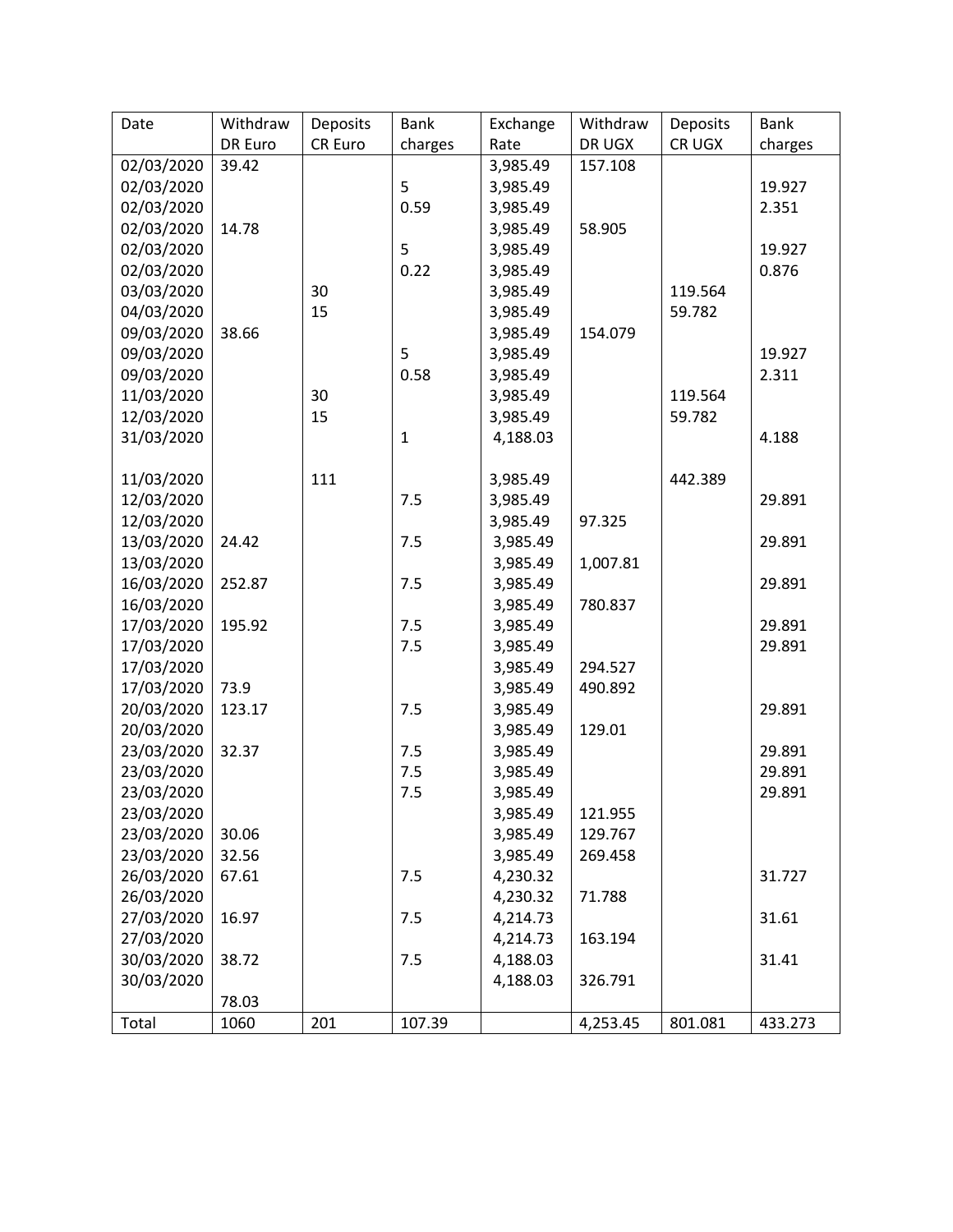| Date       | Withdraw | <b>Deposits</b> | <b>Bank</b> | Exchange | Withdraw | <b>Deposits</b> | <b>Bank</b> |
|------------|----------|-----------------|-------------|----------|----------|-----------------|-------------|
|            | DR Euro  | <b>CR Euro</b>  | charges     | Rate     | DR UGX   | CR UGX          | charges     |
| 01/04/2020 |          | 75              |             | 4,188.03 |          | 314.102         |             |
| 01/04/2020 |          |                 | 7.5         | 4,188.03 |          |                 | 31.41       |
| 01/04/2020 |          |                 | 7.5         | 4,188.03 |          |                 | 31.41       |
| 01/04/2020 | 123.04   |                 |             | 4,188.03 | 515.295  |                 |             |
| 01/04/2020 | 172.24   |                 |             | 4,188.03 | 721.346  |                 |             |
| 02/04/2020 |          | 300             |             | 4,162.23 |          | 1,248.67        |             |
| 02/04/2020 |          |                 | 7.5         | 4,162.23 |          |                 | 31.217      |
| 02/04/2020 | 39.41    |                 |             | 4,162.23 | 164.033  |                 |             |
| 06/04/2020 |          | 428             |             | 4,138.86 |          | 1,771.43        |             |
| 06/04/2020 |          |                 | 7.5         | 4,138.86 |          |                 | 31.041      |
| 06/04/2020 | 55.31    |                 |             | 4,138.86 | 228.92   |                 |             |
| 08/04/2020 |          | 445.6           |             | 4,067.37 |          | 1,812.42        |             |
| 14/04/2020 |          |                 | 7.5         | 4,143.58 |          |                 | 31.076      |
| 14/04/2020 |          |                 | 7.5         | 4,143.58 |          |                 | 31.076      |
| 14/04/2020 |          |                 | 7.5         | 4,143.58 |          |                 | 31.076      |
| 14/04/2020 |          |                 | 7.5         | 4,143.58 |          |                 | 31.076      |
| 14/04/2020 | 9.92     |                 |             | 4,143.58 | 41.104   |                 |             |
| 14/04/2020 | 49.6     |                 |             | 4,143.58 | 205.521  |                 |             |
| 14/04/2020 | 173.62   |                 |             | 4,143.58 | 719.408  |                 |             |
| 14/04/2020 | 173.62   |                 |             | 4,143.58 | 719.408  |                 |             |
| 15/04/2020 |          | 225             |             | 4,122.23 |          | 927.501         |             |
| 20/04/2020 |          |                 | 7.5         | 4,094.14 |          |                 | 30.706      |
| 20/04/2020 | 149.81   |                 |             | 4,094.14 | 613.343  |                 |             |
| 30/04/2020 | 13.93    |                 |             | 4,130.14 | 57.532   |                 |             |
| Total      | 786.88   | 1473.6          | 67.5        |          | 3985.91  | 6,074.12        | 280.088     |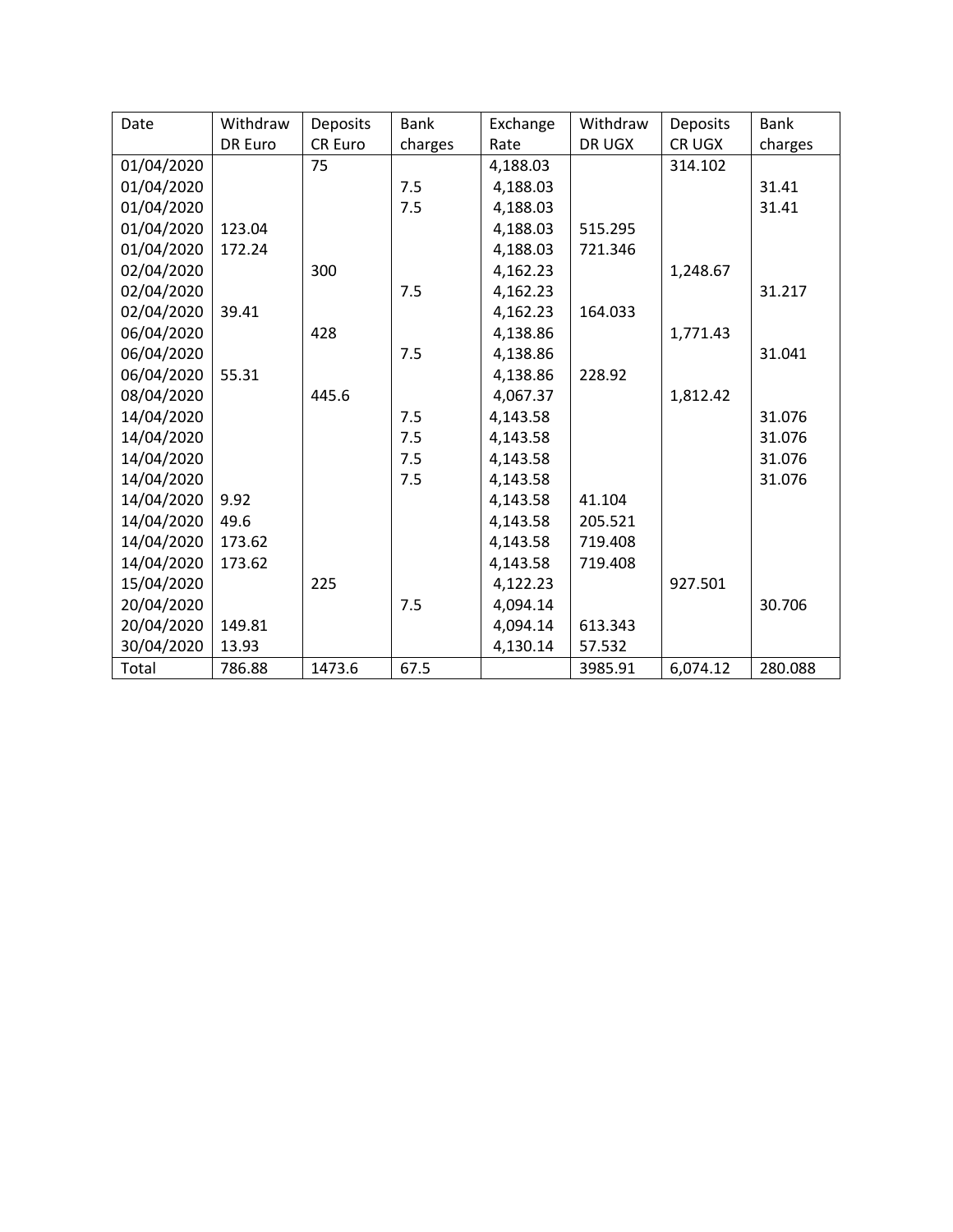| Date       | Withdraw | Deposits       | <b>Bank</b> | Exchange | Withdraw | Deposits | <b>Bank</b> |
|------------|----------|----------------|-------------|----------|----------|----------|-------------|
|            | DR Euro  | <b>CR Euro</b> | charges     | Rate     | DR UGX   | CR UGX   | charges     |
| 04/05/2020 |          | 40             |             | 4,118.10 |          | 164.724  |             |
| 04/05/2020 |          | 75             |             | 4,118.10 |          | 308.857  |             |
| 04/05/2020 |          |                | 7.5         | 4,118.10 |          |          | 30.885      |
| 04/05/2020 |          |                | 7.5         | 4,118.10 |          |          | 30.885      |
| 04/05/2020 | 132.43   |                |             | 4,118.10 | 545.359  |          |             |
| 04/05/2020 | 171.66   |                |             | 4,118.10 | 706.913  |          |             |
| 06/05/2020 |          |                | 7.5         | 4,180.24 |          |          | 31.3518     |
| 06/05/2020 | 29.68    |                |             | 4,180.24 | 124.069  |          |             |
| 11/05/2020 |          | 242            |             | 4,120.77 |          | 997.226  |             |
| 11/05/2020 |          | 440            |             | 4,120.77 |          | 1,813.14 |             |
| 14/05/2020 |          |                | 7.5         | 4,120.77 |          |          | 30.905      |
| 14/05/2020 |          |                | 7.5         | 4,120.77 |          |          | 30.905      |
| 14/05/2020 |          |                | 7.5         | 4,120.77 |          |          | 30.905      |
| 14/05/2020 | 24.86    |                |             | 4,120.77 | 102.442  |          |             |
| 14/05/2020 | 223.7    |                |             | 4,120.77 | 921.816  |          |             |
| 14/05/2020 | 248.54   |                |             | 4,120.77 | 1,024.18 |          |             |
| 15/05/2020 |          | 146            |             | 4,120.77 |          | 601.632  |             |
| 28/05/2020 |          | 510            |             | 4,144.15 |          | 2,113.52 |             |
| 29/05/2020 |          |                | 7.5         | 4,144.15 |          |          | 31          |
| 29/05/2020 |          |                | 7.5         | 4,144.15 |          |          | 31          |
| 29/05/2020 |          |                | 7.5         | 4,144.15 |          |          | 31          |
| 29/05/2020 | 122.44   |                |             | 4,144.15 | 507.409  |          |             |
| 29/05/2020 | 171.41   |                |             | 4,144.15 | 710.307  |          |             |
| 29/05/2020 | 171.41   |                |             | 4,144.15 | 710.307  |          |             |
| 29/05/2020 | 89.37    |                |             | 4,144.15 | 370.362  |          |             |
| Total      | 1385.5   | 1453           | 67.5        |          | 5,723.16 | 5,999.09 | 279         |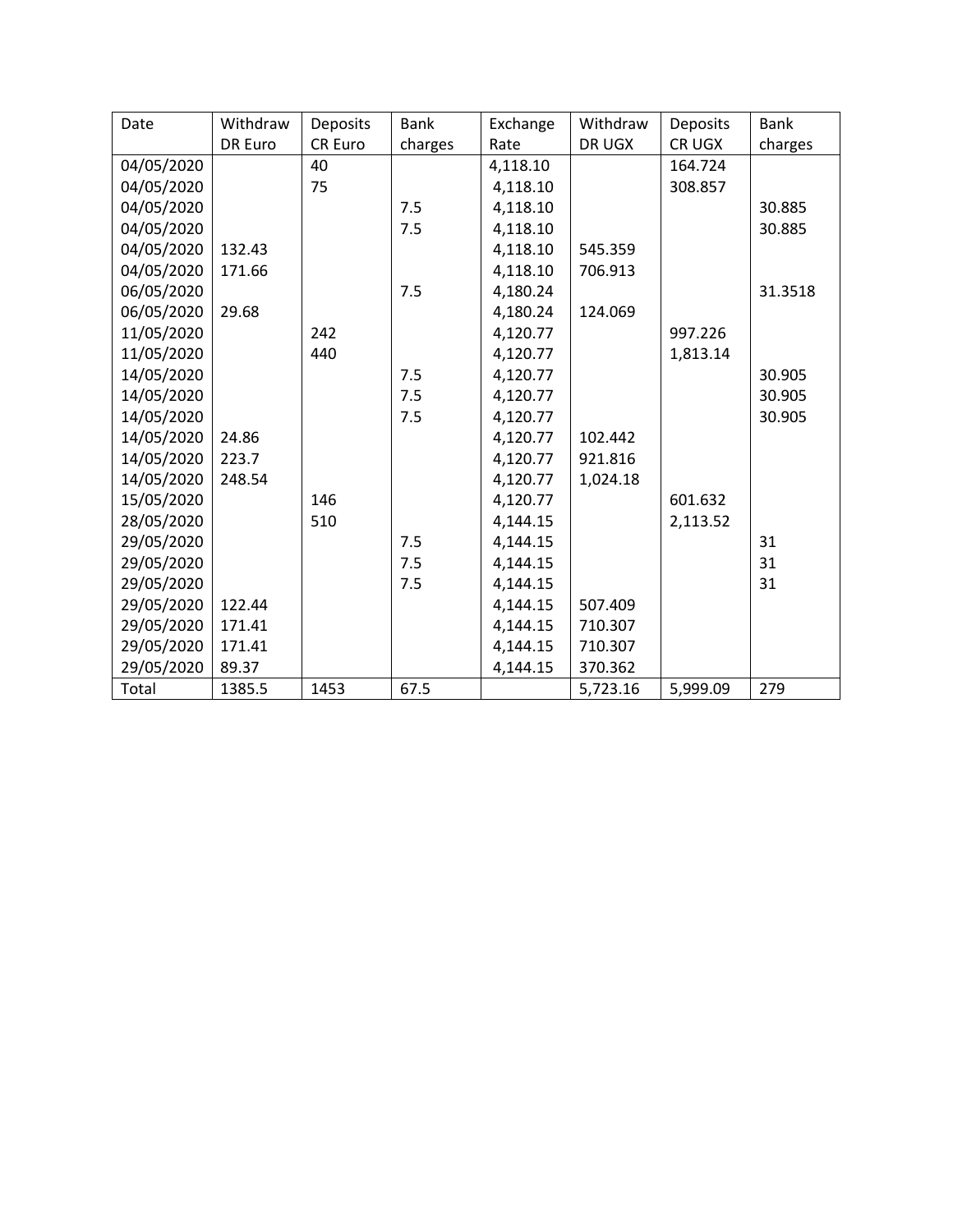| Date       | Withdraw | <b>Deposits</b> | <b>Bank</b> | Exchange | Withdraw | <b>Deposits</b> | <b>Bank</b> |
|------------|----------|-----------------|-------------|----------|----------|-----------------|-------------|
|            | DR Euro  | CR Euro         | charges     | Rate     | DR UGX   | CR UGX          | charges     |
| 02/06/2020 |          | 75              |             | 4,184.17 |          | 313.812         |             |
| 02/06/2020 |          |                 | 7.5         | 4,184.17 |          |                 | 31.381      |
| 02/06/2020 | 114.32   |                 |             | 4,184.17 | 603.859  |                 |             |
| 15/06/2020 |          | 143             |             | 4,214.17 |          | 602.626         |             |
| 15/06/2020 |          | 480             |             | 4,214.17 |          | 2,022.80        |             |
| 15/06/2020 |          | 146             |             | 4,214.17 |          | 615.268         |             |
| 15/06/2020 |          |                 | 7.5         | 4,214.17 |          |                 | 31.606      |
| 15/06/2020 |          |                 | 7.5         | 4,214.17 |          |                 | 31.606      |
| 15/06/2020 |          |                 | 7.5         | 4,214.17 |          |                 | 31.606      |
| 15/06/2020 | 100.11   |                 |             | 4,214.17 | 421.88   |                 |             |
| 15/06/2020 | 244.17   |                 |             | 4,214.17 | 1,028.97 |                 |             |
| 15/06/2020 | 244.17   |                 |             | 4,214.17 | 1,028.97 |                 |             |
| 16/06/2020 | 2.43     |                 |             | 4,214.17 | 10.24    |                 |             |
| 16/06/2020 |          |                 | 7.5         | 4,214.17 |          |                 | 31.606      |
| 16/06/2020 |          |                 | 7.5         | 4,214.17 |          |                 | 31.606      |
| 16/06/2020 | 24.37    |                 |             | 4,214.17 | 102.699  |                 |             |
| 30/06/2020 |          | 312             |             | 4,236.63 |          | 1,314.82        |             |
| Total      | 729.57   | 1156            | 45          |          | 3196.624 | 4869.328        | 157.805     |

| Date       | Withdraw | <b>Deposits</b> | Bank    | Exchange | Withdraw | Deposits | <b>Bank</b> |
|------------|----------|-----------------|---------|----------|----------|----------|-------------|
|            | DR Euro  | CR Euro         | charges | Rate     | DR UGX   | CR UGX   | charges     |
| 01/07/2020 |          | 75              |         | 4,236.63 |          | 317.747  |             |
| 01/07/2020 |          |                 | 381.43  | 4,236.64 |          |          | 1,615.98    |
| 06/07/2020 |          |                 | 7.5     | 4,177.24 |          |          | 31.329      |
| 06/07/2020 |          |                 | 7.5     | 4,177.24 |          |          | 31.329      |
| 06/07/2020 | 195.37   |                 |         | 4,177.24 | 816.107  |          |             |
| 06/07/2020 | 217.24   |                 |         | 4,177.24 | 907.463  |          |             |
| 06/07/2020 |          | 355             |         | 4,177.24 |          | 1,482.92 |             |
| 14/07/2020 |          | 80              |         | 4,177.24 |          | 334.179  |             |
| 14/07/2020 |          | 347             |         | 4,177.24 |          | 1,449.50 |             |
| 15/07/2020 |          | 146             |         | 4,170.86 |          | 608.945  |             |
| 17/07/2020 |          |                 | 7.5     | 4,215.24 |          |          | 31.614      |
| 17/07/2020 |          |                 | 7.5     | 4,215.24 |          |          | 31.614      |
| 17/07/2020 | 242.87   |                 |         | 4,215.24 | 1,023.76 |          |             |
| 17/07/2020 | 242.87   |                 |         | 4,215.24 | 1,023.76 |          |             |
| 31/07/2020 |          |                 | 74.75   | 4,296.47 |          |          | 321.161     |
| Total      | 898.35   | 1003            | 411.43  |          | 3,771.08 | 4,193.29 | 2,063.03    |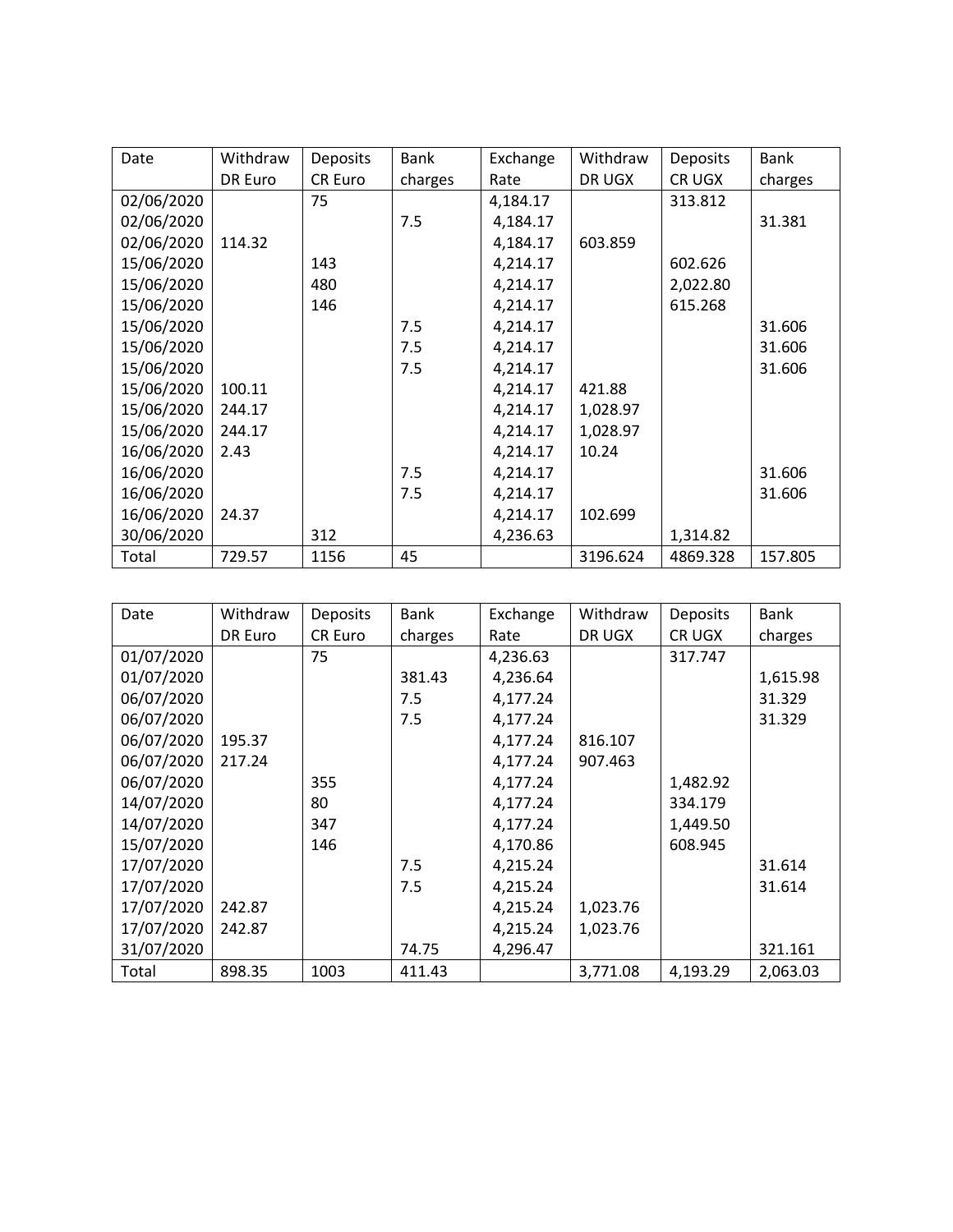## Receipts from January to July 2020

| Date       | Recipient              | Purpose                         | Amount in  | Receipt No.    |
|------------|------------------------|---------------------------------|------------|----------------|
|            |                        |                                 | <b>UGX</b> |                |
| 02/01/2020 | Saloon, Cash Sale      | Haircut                         | 30,000     | No Receipt No. |
| 02/01/2020 | Cash Sale              | Food                            | 420,000    | No Receipt No. |
| 04/01/2020 | Gasore and Family Shop | <b>Beans</b>                    | 292,500    | 128            |
| 04/01/2020 | Cash Sale              | Firewood                        | 250,000    | No Receipt No. |
| 04/01/2020 | Mama Isabella Shop     | <b>Food and House Materials</b> | 670,200    | 2176           |
| 09/01/2020 | Landlord               | 3 Months Rent                   | 900,000    | 1751           |
| 12/01/2020 | Local Shop             | Meat                            | 87,500     | 1752           |
| 17/01/2020 | Edith                  | Salary                          | 200,000    | 28             |
| 17/01/2020 | Diana                  | Salary                          | 200,000    | 27             |
| 18/01/2020 | Car Driver             | <b>Transport for Trip</b>       | 100,000    | 40             |
| 18/01/2020 | Local Restaurant       | Food for Trip                   | 110,000    | 41             |
| 25/01/2020 | Car Driver             | Transport to Trip               | 100,000    | 42             |
| 25/01/2020 | Local Shop             | Food for Trip                   | 130,000    | 43             |
| 26/01/2020 | Honesty Wood           | Kitchen Materials               | 418,000    | 572            |
|            | Machinery              |                                 |            |                |
| 30/01/2020 | Government             | Waterbill                       | 48,000     | Waterbill      |
|            |                        |                                 | 3956.2     |                |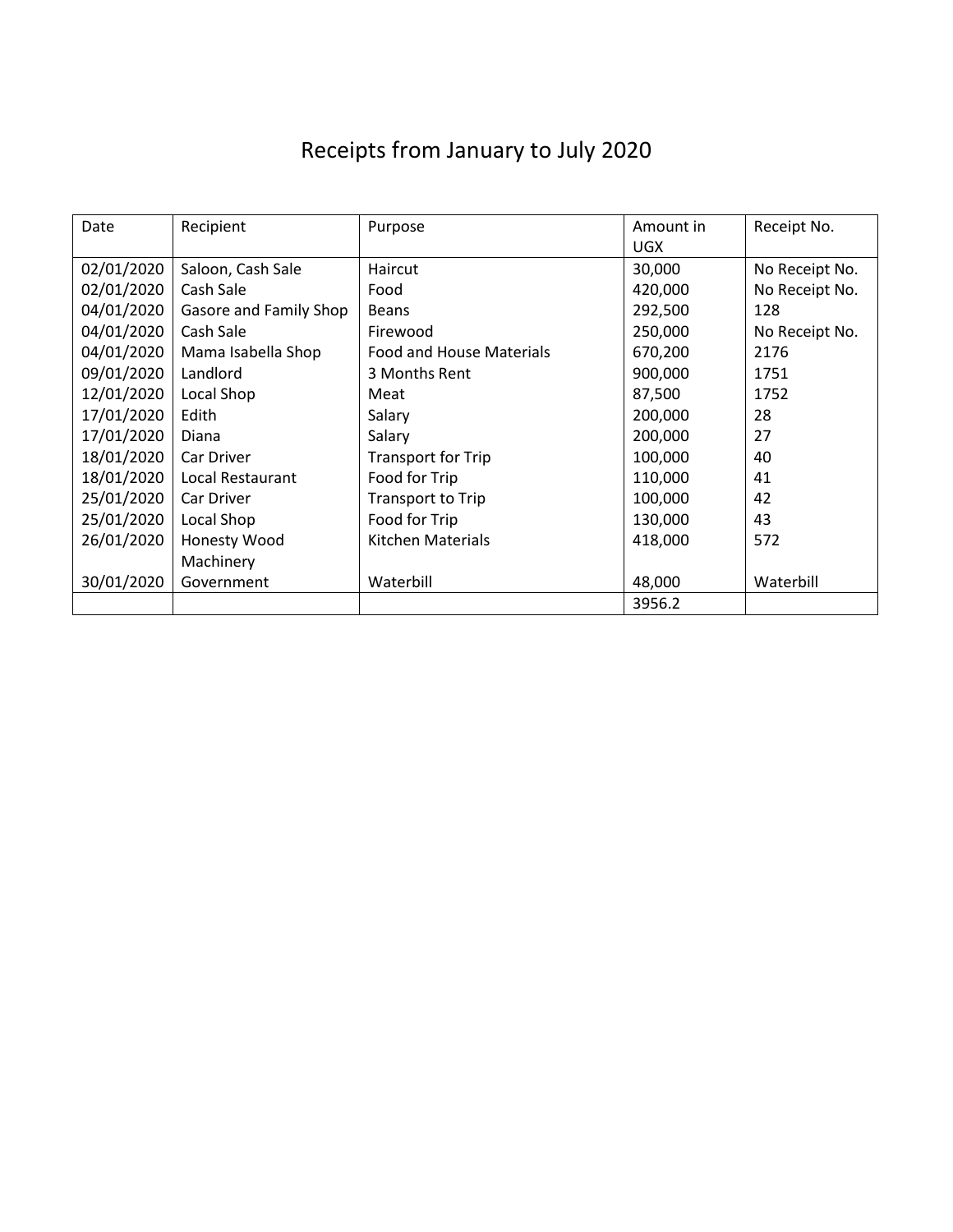| Date       | Recipient                          | Purpose                             | Amount    | Receipt No. |
|------------|------------------------------------|-------------------------------------|-----------|-------------|
| 01/02/2020 | Car Driver                         | Transport for a Trip                | 100,000   | 37          |
| 01/02/2020 | Local Restaurant                   | Food for a Trip                     | 150,000   | 38          |
| 02/02/2020 | Little Rose Pre and Primary school | Schoolfees                          | 560,000   | No receipt  |
|            |                                    |                                     |           | No.         |
| 05/02/2020 | Cash Sale                          | <b>Food and House Materials</b>     | 116,000   | No Receipt  |
|            |                                    |                                     |           | No.         |
| 06/02/2020 | Shop                               | <b>Food and House Materials</b>     | 300,000   | 1753        |
| 08/02/2020 | Tailor                             | <b>Schooluniforms and Materials</b> | 800,000   | 1754        |
| 08/02/2020 | Supermarket                        | Schoolmaterials                     | 150,000   | 1755        |
| 09/02/2020 | Accountant and Lawyer              | <b>Financial Report</b>             | 1,800,000 | Online      |
|            |                                    |                                     |           | Receipt     |
| 13/02/2020 | <b>Honesty Wood Machinery</b>      | Chicken cage Material               | 411,000   | 374         |
| 14/02/2020 | Local Shop                         | Food                                | 185,000   | 1756        |
| 15/02/2020 | Car Driver                         | <b>Transport Trip</b>               | 100,000   | 1757        |
| 15/02/2020 | Local Restaurant                   | Food for Trip                       | 100,000   | 1758        |
| 16/02/2020 | Diana                              | Salary                              | 200,000   | 25          |
| 16/02/2020 | Edith                              | Salary                              | 200,000   | 26          |
| 18/02/2020 | Shop                               | <b>Food and House Materials</b>     | 452,000   | 1759        |
| 24/02/2020 | <b>Family Shop</b>                 | Food                                | 210,000   | 1760        |
| 24/02/2020 | Government                         | Waterbill                           | 30,000    | Waterbill   |
|            |                                    |                                     | 5,864,000 |             |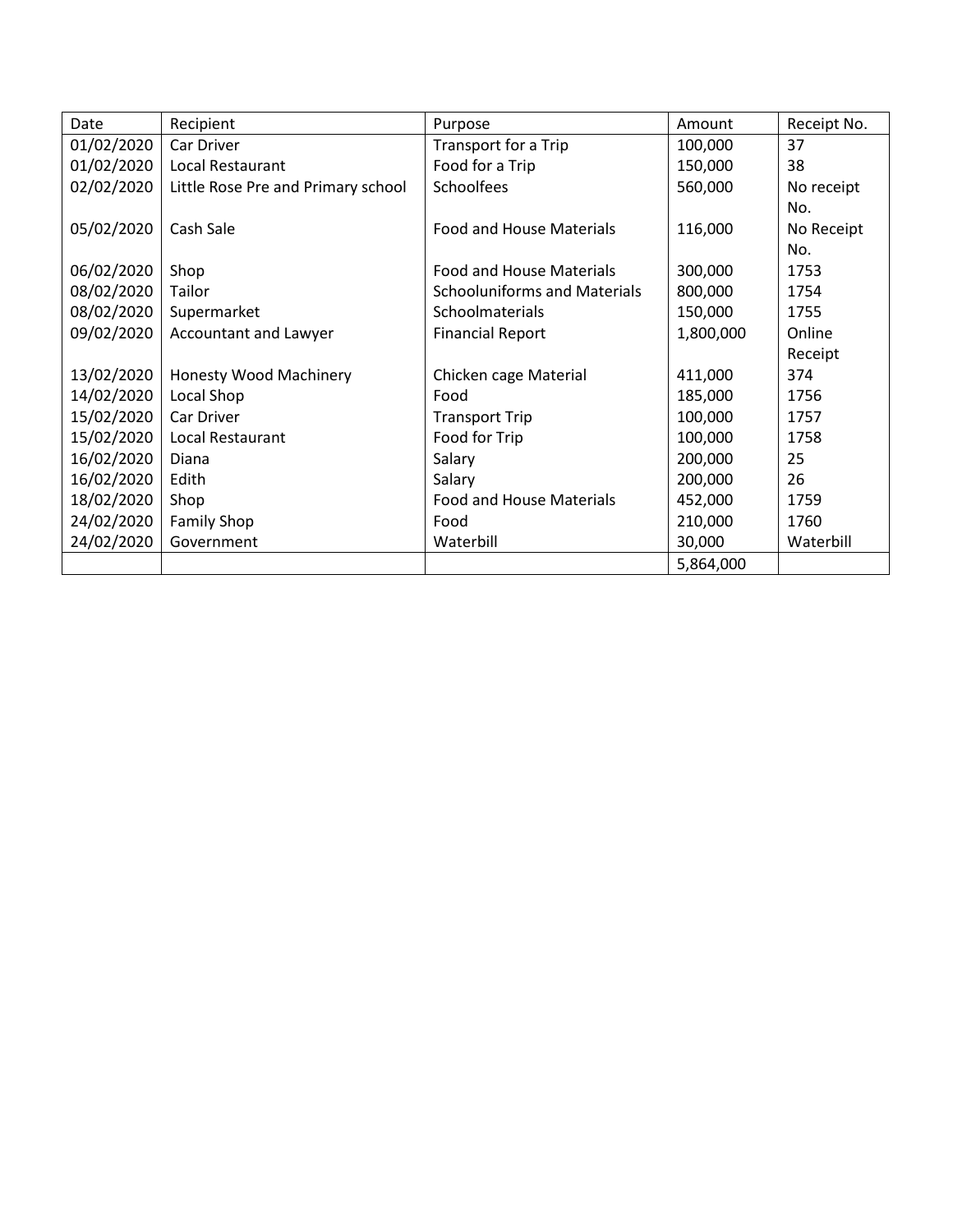| Date       | Recipient                               | Purpose                         | Amount    | Receipt No.   |
|------------|-----------------------------------------|---------------------------------|-----------|---------------|
| 03/03/2020 | Cash Sale                               | Food                            | 50,000    | No Receipt    |
|            |                                         |                                 |           | No.           |
| 06/03/2020 | Car Driver                              | <b>Fuel to Batwa Community</b>  | 165,000   | 1761          |
| 06/03/2020 | Local Restaurant                        | Food for Batwa Community        | 398,000   | 1762          |
| 08/03/2020 | <b>Terrace Land Restaurant Kisoro</b>   | Lunch for Workshop Leader       | 31,000    | 620           |
| 08/03/2020 | <b>Land Workers</b>                     | Agriculture work                | 350,000   | 13            |
| 10/03/2020 | <b>Furniture Shop</b>                   | Shelve                          | 100,000   | 1763          |
| 11/03/2020 | <b>Kisoro Medical Clinic</b>            | Monicah Hospital Night          | 71,000    | Clinic Letter |
| 11/03/2020 | <b>Quick Service Sationers and book</b> | Football                        | 75,000    | 700035        |
|            | sellers                                 |                                 |           |               |
| 12/03/2020 | <b>Stabex International Ltd</b>         | <b>PMS</b>                      | 15,000    | 2545          |
| 12/03/2020 | Kisoro Supermarket                      | <b>Workshop Materials</b>       | 6,700     | 1388          |
| 12/03/2020 | Supermarket                             | <b>Food and House Materials</b> | 245,000   | 1764          |
| 12/03/2020 | Kisoro Book Shop                        | <b>Workshop Materials</b>       | 10,000    | 16184         |
| 12/03/2020 | Supermarket Kisoro                      | <b>Food and house Materials</b> | 545,000   | 1765          |
| 15/03/2020 | <b>Trinity Bus</b>                      | Bus Ticket to Kampala           | 50,000    | Trinity       |
|            |                                         |                                 |           | receipt       |
| 15/03/2020 | Diana                                   | Salary                          | 300,000   | 29            |
| 15/03/2020 | Edith                                   | Salary                          | 300,000   | 30            |
| 15/03/2020 | Farmer                                  | Food, Potatos                   | 400,000   | 1766          |
| 15/03/2020 | Gutesha Shop                            | <b>Renovation Materials</b>     | 193,000   | 384           |
| 15/03/2020 | Landlord                                | Rent for Agriculture Land       | 800,000   | 44            |
| 17/03/2020 | Dance Teacher                           | Dance Classes Jan-March         | 100,000   | 1775          |
| 30/03/2020 | Government                              | Waterbill                       | 33,560    |               |
|            |                                         |                                 |           |               |
|            |                                         |                                 | 4,238,260 |               |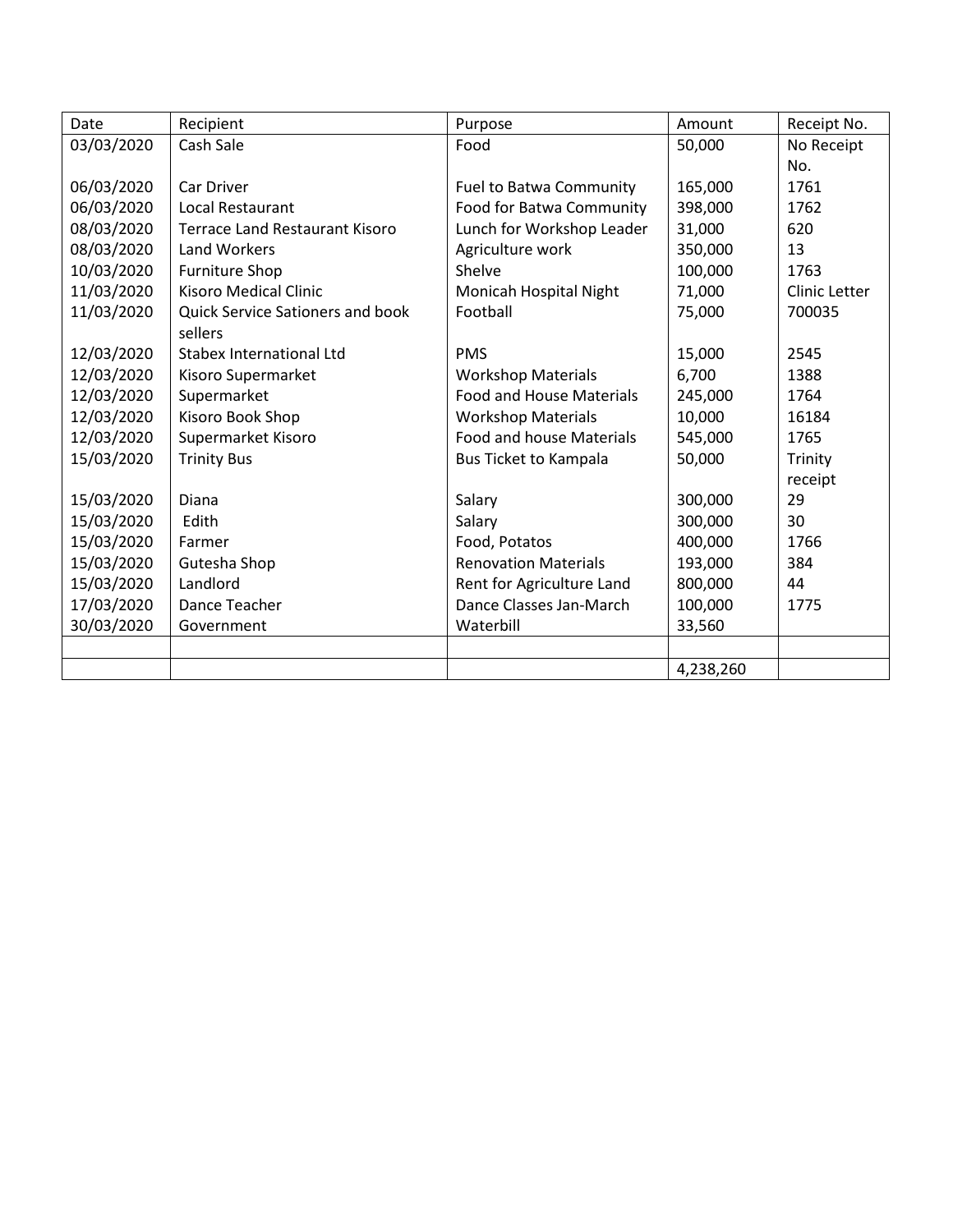| Date       | Recipient               | Purpose            | Amount    | Receipt No. |
|------------|-------------------------|--------------------|-----------|-------------|
| 02/04/2020 | House Owner             | Rent               | 300,000   | 1767        |
| 07/04/2020 | Land Workers            | Seats for Potatos  | 545,000   | 12          |
| 08/04/2020 | Land workers            | Labor for planting | 150,000   | 14          |
| 10/04/2020 | <b>Byishimo Traders</b> | Food               | 1,440,000 | 1107        |
| 16/04/2020 | Diana                   | Salary             | 300,000   | 31          |
| 16/04/2020 | Evarist                 | Salary             | 300,000   | 32          |
| 17/04/2020 | Shop Kisoro             | Food               | 623,000   | 1768        |
| 22/04/2020 | <b>Farmers Shopping</b> | Potato Seeds       | 340,000   | 1769        |
|            | Center                  |                    |           |             |
| 30/04/2020 | <b>National Water</b>   | Waterbill          | 10,000    | Waterbill   |
|            | /Sewerage               |                    |           |             |
|            |                         |                    | 4,008,000 |             |

| Date       | Recipient          | Purpose | Amount    | Receipt No. |
|------------|--------------------|---------|-----------|-------------|
| 02/05/2020 | Shop, Kisoro       | Food    | 737,000   | 1770        |
| 08/05/2020 | Landlord           | Rent    | 300,000   | 1771        |
| 14/05/2020 | Sale Shop          | Food    | 1,482,000 | 1772        |
| 18/05/2020 | Diana              | Salary  | 300,000   | 33          |
| 18/05/2020 | Evarist            | Salary  | 300,000   | 34          |
| 29/05/2020 | Mama Isabella Shop | Food    | 1,572,500 | 2175        |
|            | Gasore and Family  | Food    | 462,400   | 123         |
| 29/05/2020 | Shop               |         |           |             |
| 30/05/2020 | Kisoro, Shop       | Food    | 560,000   | 1773        |
|            |                    |         | 5,713,900 |             |

| Date       | Recipient             | Purpose    | Amount    | Receipt No.    |
|------------|-----------------------|------------|-----------|----------------|
| 01/06/2020 | Landlord              | Rent       | 300,000   | 246            |
| 07/06/2020 | Kisoro                | Food       | 450,000   | 1775           |
|            | Supermarket           |            |           |                |
| 15/06/2020 | <b>Hilled Medical</b> | Medication | 35,000    | 268            |
|            | Centre                |            |           |                |
| 15/06/2020 | Gasore and Family     | Food       | 933,300   | 127            |
|            | Shop                  |            |           |                |
| 15/06/2020 | Cash Sale             | Food       | 867,000   | No Receipt No. |
|            |                       |            |           |                |
| 17/06/2020 | Diana                 | Salary     | 300,000   | 35             |
| 17/06/2020 | Evarist               | Salary     | 300,000   | 36             |
| 26/06/2020 | <b>National Water</b> | Waterbill  | 19,397    | Waterbill      |
|            | and Sewerage          |            |           |                |
|            | Cooperation           |            |           |                |
|            |                       |            | 3,204,697 |                |